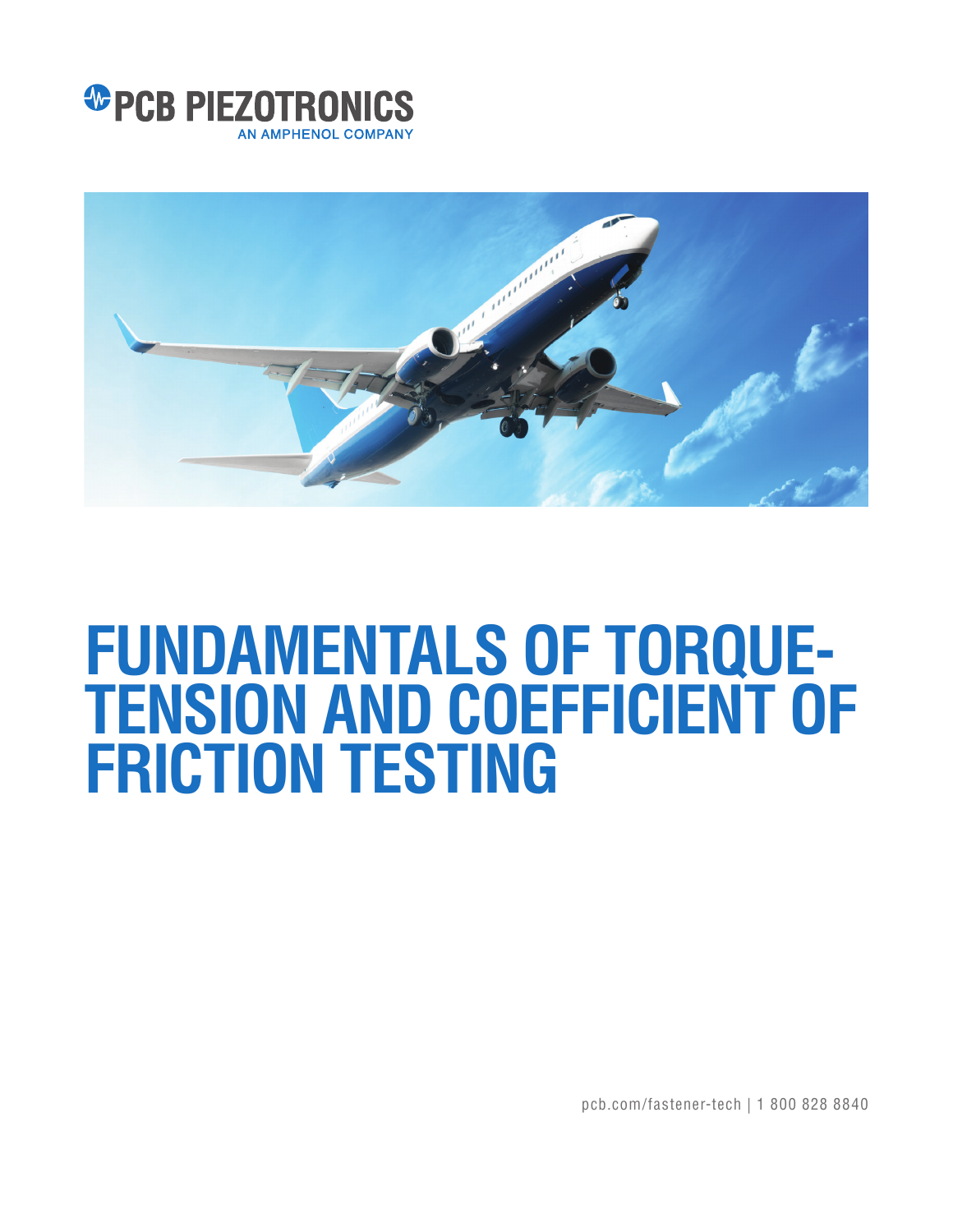# **Fundamentals of Torque-Tension and Coefficient of Friction Testing Understanding the Basics of Tightening Threaded Fasteners**

More and more fastener coatings are being required to not only comply with corrosion specifications, but to also fulfill specified tightening characteristic requirements. These requirements include at least a torque-tension test and at times a coefficient of friction test. The torque-tension test usually consists of an acceptance input torque window at a specified tension or clamp load value, while the coefficient of friction test requires an acceptance coefficient of friction window (typically the reference coefficient of friction  $\mu_{\text{des}}$ ) at a specified tension or clamp load value.

Prior to understanding the "whys" of this testing it is necessary to know some of the "hows" and "whats" of basic tightening of threaded fasteners. The following sections will attempt to answer all of these questions.

Fastener Loads During Tightening

When a bolt is tightened, by applying a torque to the bolt head or nut, the bolt gets stretched causing the clamping plates to be compressed together.

The nomenclature used to describe the loads remains true to its German roots from the VDI and DIN specifications where:

- **F<sub>M</sub>**: bolt tension or preload prior to any joint settling.
- $F_k$ : clamp load in the clamped pieces
- **MA**: applied torque or input torque
- **M<sub>G</sub>**: thread torque or the reaction torque to the input torque



**Figure 1**: Fastener Loads during Tightening

The thread torque can be described as the torque it takes to keep the nut from turning when an input torque is applied to the bolt head.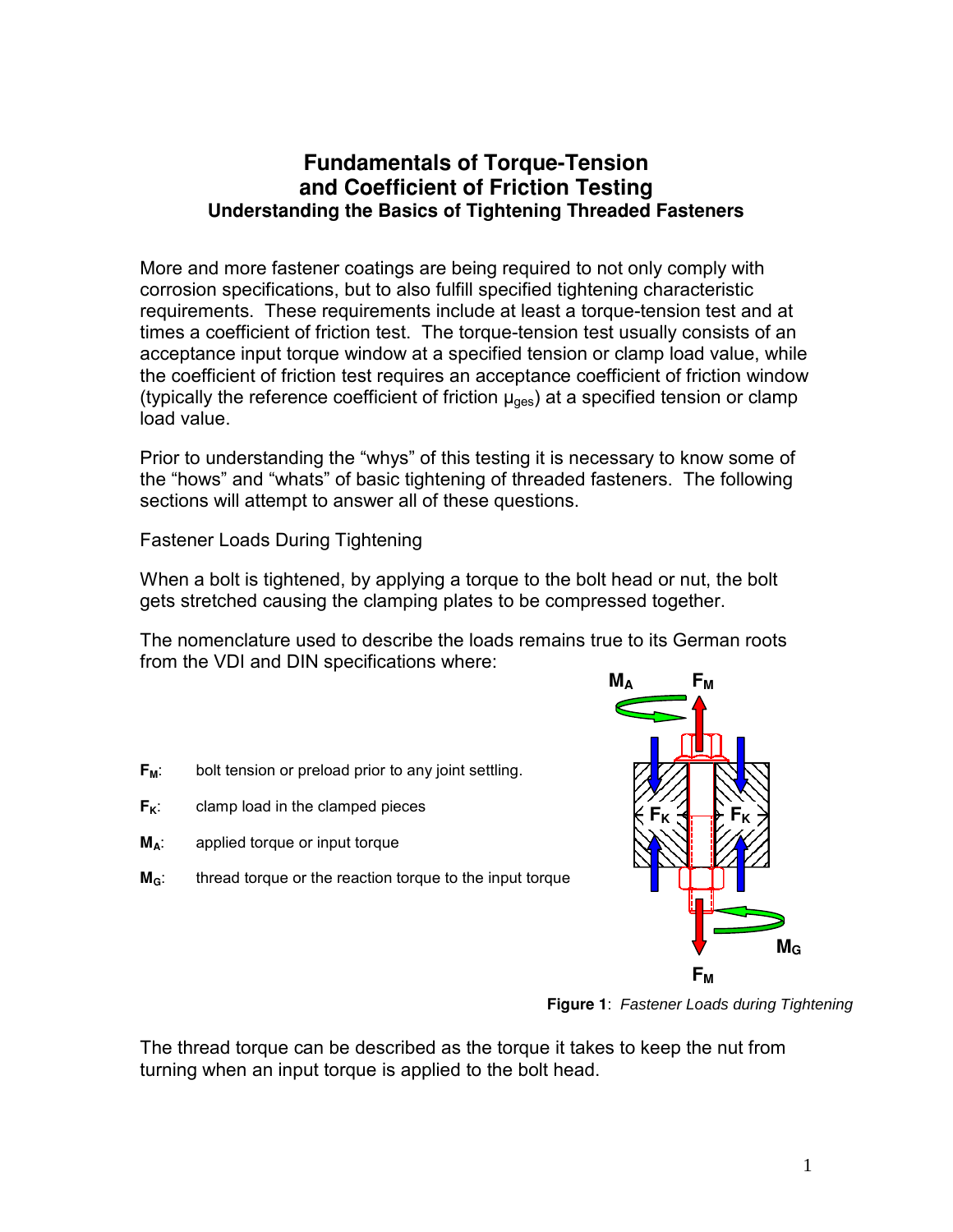**Note**: During the tightening process the bolt tension is equal to the clamp load and these value are often interchanged. This is perfectly correct until the joint is in service and external loads are applied.

## **Bolt Tension and Clamp Load**

As the bolt is being tightened, the bolt is actually being stretched causing tension while the clamped pieces are being compressed causing clamp load. This phenomenon can be shown in the traditional joint diagram in Figure 2.



**Figure 2**: Joint Diagram

The slope of the curve represents the resilience (elasticity) of the material being stretched or compressed.

**Note:** The resilience is the inverse of the spring rate given in units of length/force (i.e. in/lb, mm/N).

The slope is a function of the material properties of the part being stretched or compressed along with the length of the part being stretched or compressed and remains a constant until the material experiences yield or permanent deformation. This being the case, it can be shown that to obtain a certain bolt stretch, for a given material and geometry, it will always require the same amount of bolt tension. The following equation is the basic equation for the elastic resilience

$$
\delta = \frac{l}{E*A}
$$

δ**:** Elastic Resilience

*l***:** Length

- E: Young's Modulus
- A: Cross-Sectional Area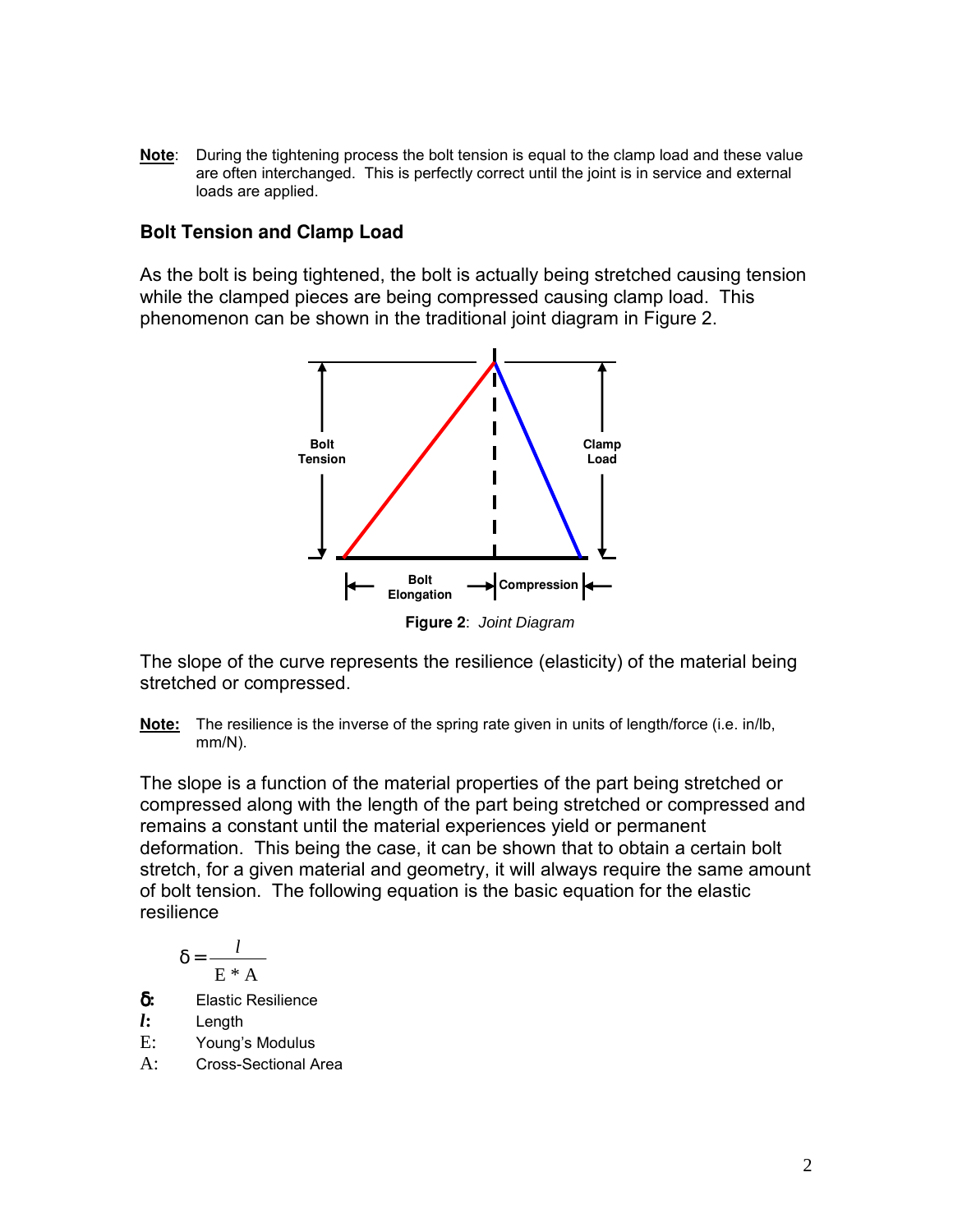The length and cross-sectional area are strictly taken from the geometry of the bolt or clamped parts and the Young's Modulus is a material property describing elasticity. Based on this the slope of the joint diagram will change when permanent deformation sets in due to possible changes in both length and area.

The bolt elongation can be directly correlated to the angle of turn in a bolt when a torque is applied. The elongation of the bolt is measured in degrees of rotation rather than units of length. Much like the joint diagram the slope of the clamp load-angle curve is only a function of the resilience of the material. The difference being that the slope is a combination of resilience between both the bolt and clamped parts. A permanent deformation of either the bolt or the clamped parts will cause a change in slope in the clamp load-angle curve. The following figure shows a clamp load-angle curve tightened to joint failure.



**Figure 3**: Clamp Load-Angle Failure Curve

Figure 3 describes the key points on the clamp load-angle curve; the methods to measure the points are as follows:

- **Proof Load:** A projection is made tangent to the linear portion of the clamp load-angle curve. The point at which the slope of the curve deviates from the projection is known as the Proof Load. It is in this linear range that the entire lot of equations regarding fastener tightening and friction are valid. Staying within the elastic range also provides the most consistent torque-tension and angle relationship between common fasteners.
- **Yield Load:** The projection made to determine the proof load is offset a given number of degrees (based on the resilience of the joint). The point at which the offset projection intersects the clamp load-angle curve is known as the Yield Load.

**Ultimate Load:** The Ultimate Load is measured as the peak clamp load value.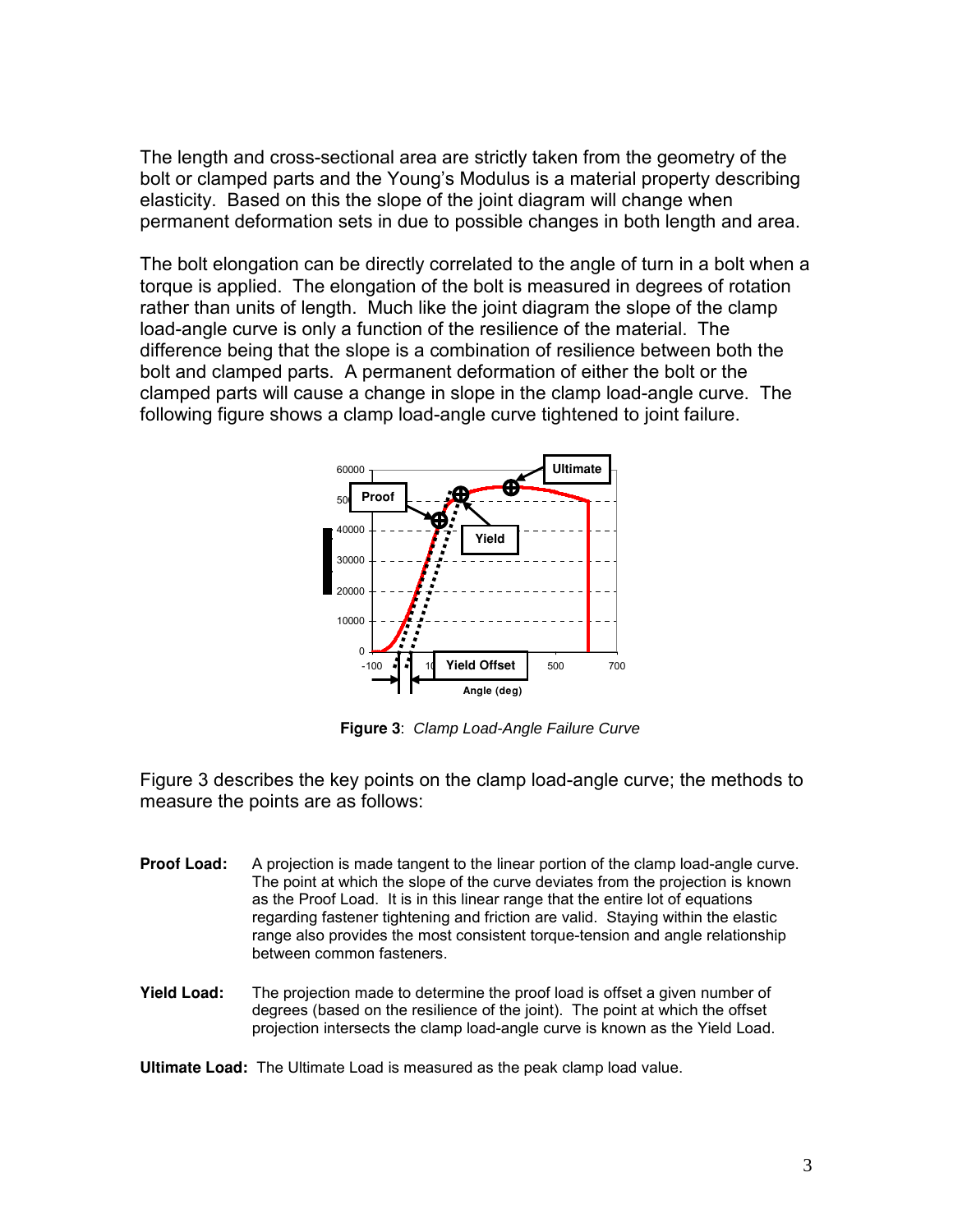# **Input Torque, Thread Torque, and Underhead Torque**

Input torque can be thought of as the amount of work (or energy) applied to a threaded fastener causing the bolt to turn an "x" amount of degrees and in turn stretching the bolt producing a clamp load. The input torque is divided into two factors: thread torque and underhead torque.

- **Thread Torque:** The reaction torque to the input torque, or the amount of the torque it takes to keep the nut from turning when an input torque is applied to the bolt head.
- **Underhead Torque:** The amount of the input torque it takes to overcome friction in the bearing surface of the part of the fastener being turned.

By definition the Input Torque is described as:





Figure 5 graphically describes the input torque definition.



**Figure 5**: Input Torque Definition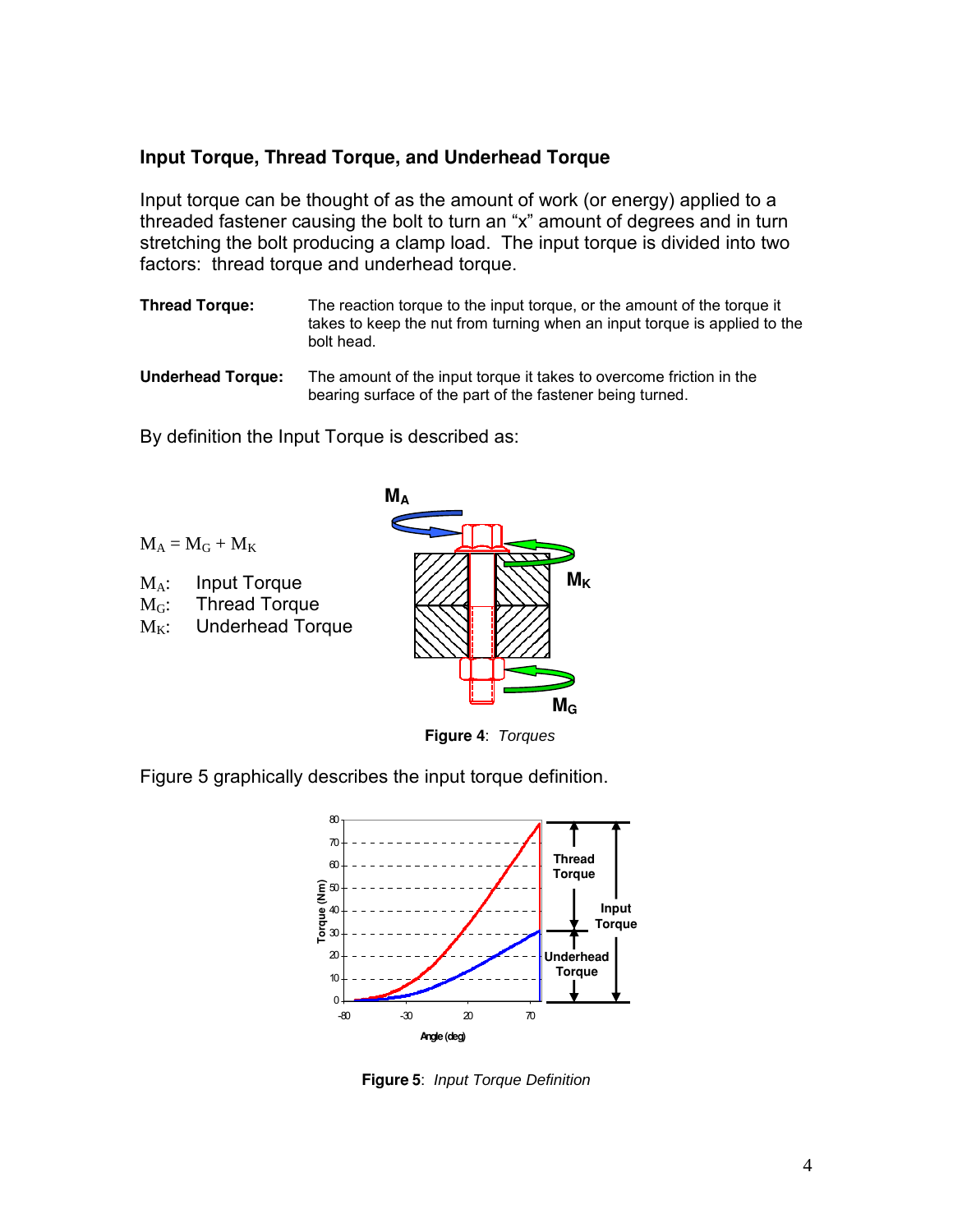The thread torque is a combination of two factors: thread friction torque, pitch torque.

**Thread Friction Torque:** The frictional portion of the thread torque describing the amount of torque it takes to overcome the friction in the engaged threads.

**Pitch Torque:** The geometrical factor of the thread torque describing the amount of torque that is used to stretch the bolt.

The pitch torque is calculated by the following equation:

Pitch Torque = Thread Pitch \* Clamp Load 2π

The thread friction torque is then calculated by subtracting the pitch torque from the thread torque. Graphically, this makes the input torque definition look like Figure 6.



**Figure 6**: Expanded Input Torque Definition

## **Thread,Underhead,andReferenceFrictionCoefficients**

The amount of thread torque and underhead torque present in a given tightening can be described using friction coefficients. Friction coefficients are always described in terms of two materials, platings, coatings, etc., and are defined as follows:

**Thread Friction Coefficient**: The value describing the friction between mating threads.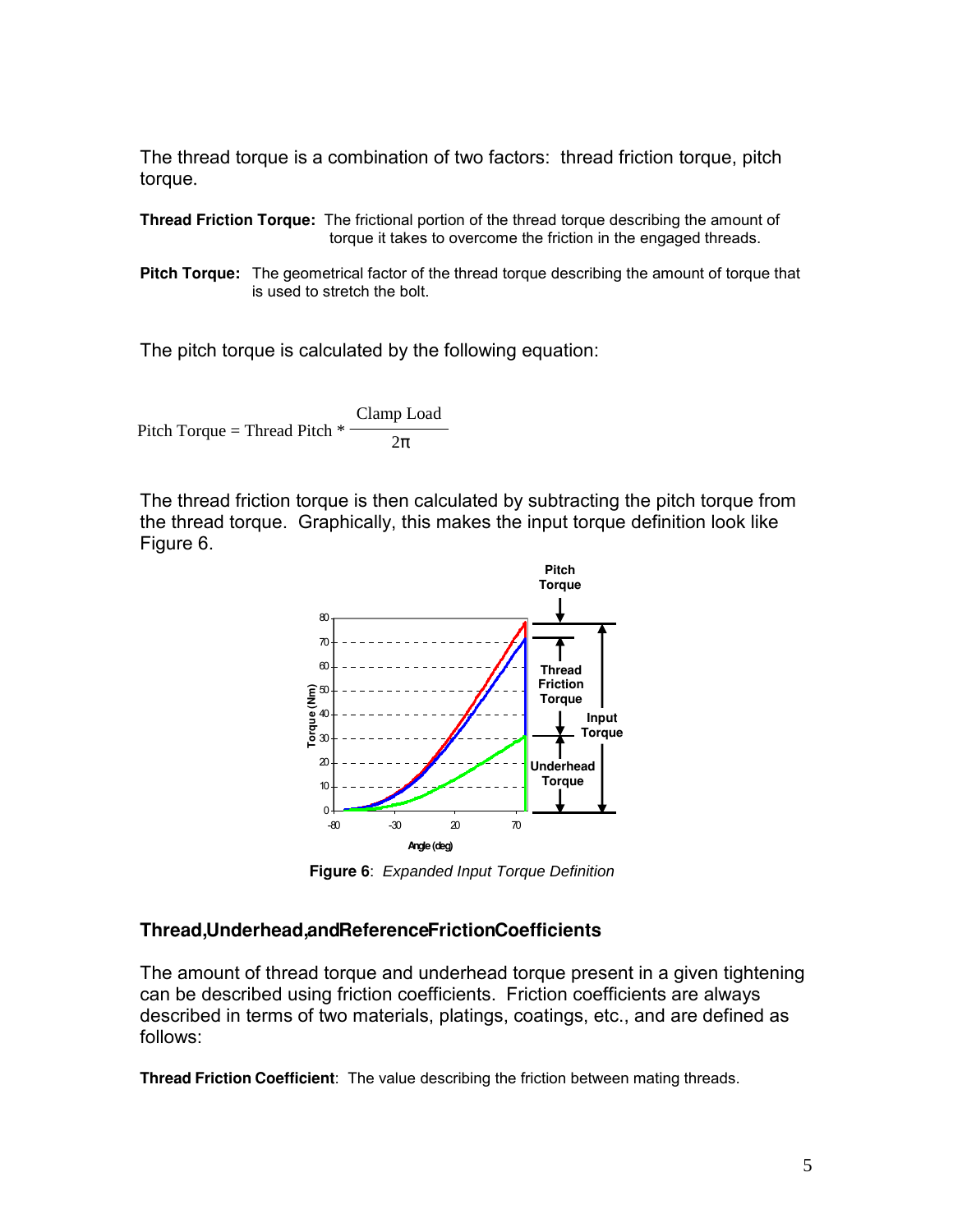**Underhead Friction Coefficient**: The value describing the friction between the bearing materials of the bolt and first clamping plate or the nut and first clamping plate (depending on which end of the fastener is being turned).

```
Reference Friction Coefficient: The value describing the overall friction in the joint combining 
                       aspects from both the threaded and bearing surfaces.
```
The friction coefficients are calculated values using the measured input torque, thread torque, and clamp load along with some geometric characteristics. The equations are as follows (from the DIN 946 specification):

#### **Thread Friction Coefficient (** $\mu$ **<sup>G</sup>)**

$$
\mu_G = \frac{\left[\frac{M_G}{F_M}\right] - 0.159 \cdot P}{0.578 \cdot d_2}
$$

 $M<sub>G</sub>$ : Thread Torque

 $F_M$ : Assembly Preload (Clamp Load)

P: Thread Pitch

 $d_2$ : Thread Pitch Diameter

#### **Underhead Friction Coefficient (**µ**K)**

$$
\mu_K = \dfrac{2 * (M_A - M_G)}{D_{KM} * F_M}
$$

$$
D_{KM} = \dfrac{d_w + d_h}{2}
$$

MA: Input Torque

 $D_{KM}$ : Mean Bearing Diameter

- dw: Bearing Surface Diameter
- dh: Through Hole Diameter

#### **Reference Friction Coefficient (**µ**ges)**

$$
\mu_{\text{ges}} = \frac{\left[\overline{M_A}\right] - 0.159 \cdot P}{0.578 \cdot d_2 + \left[\overline{D_{KM}}\right]}
$$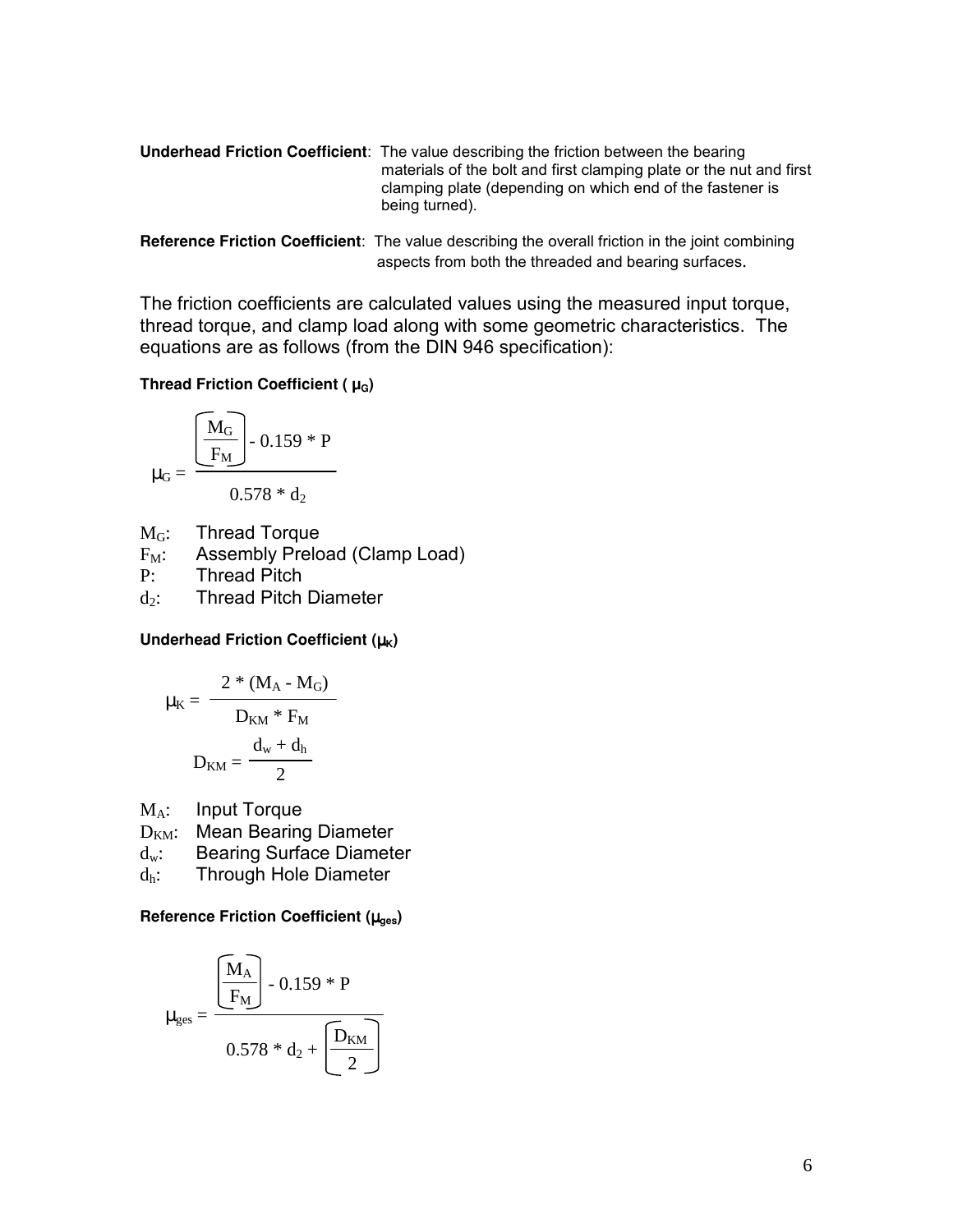Typically, 80% – 90% of the input torque is used to overcome friction in the threaded and underhead regions leaving only 10% – 20% of the input torque left to stretch the bolt producing clamp load. The distribution of which area (thread or underhead) that will take more torque to overcome friction depends on the bearing surface area along with the friction coefficient between the mating surfaces.



**Figure 7**: Input Torque Usage

Knowing that pitch torque is directly related to clamp load (for a given bolted joint), if the pitch torque is increased (by lowering friction in the thread or underhead areas) more clamp load will be attained at a given torque value.

Controlling the friction coefficients, in both the thread and underhead regions, will result in more consistent and predictable clamp load values.

# **Effects of Varying Friction Coefficients**

Consider the example of tightening a certain fastener to 50 Nm and view the effects of changing the friction coefficients have on the attained clamp load. Four test samples of the same lot were tested under different lubrication conditions: no lubrication, lubricated underhead, lubricated threads, and lubricated underhead and threads



**Figure 8**: 4 Samples Tightened to 50 Nm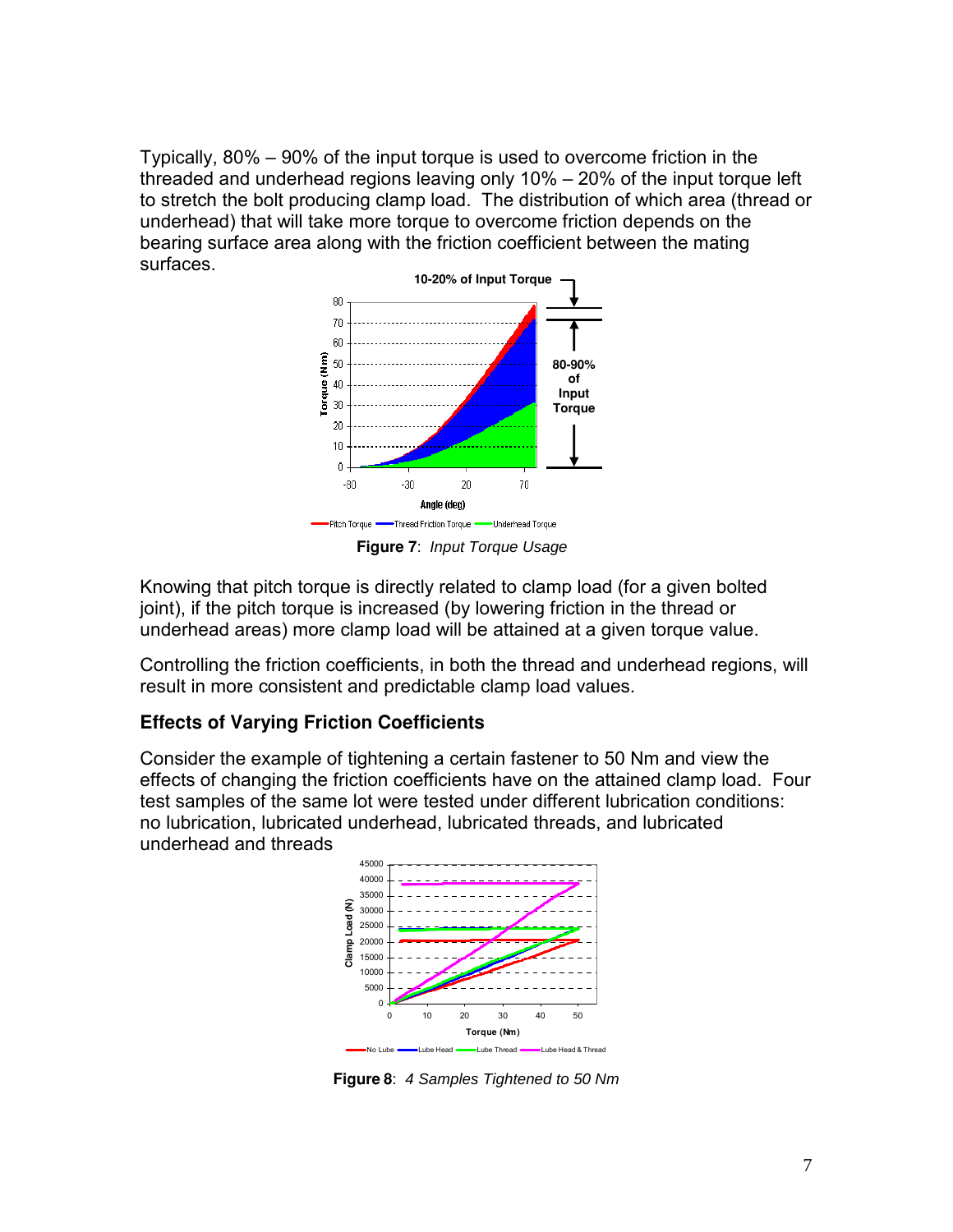

Each sample had the torque separated into its three parts giving the following:

**Figure 9**: No Lubrication

Figure 9 shows the torque breakdown of the sample with no lubrication. This will be considered that baseline sample. Figures 10 and 11 give the torque breakdown for samples with lubricated underhead and threads respectively.



**Figure 10**: Lubricated Underhead **Figure 11**: Lubricated Threads

Figure 12 shows the sample with both the underhead and thread regions lubricated.



**Figure 12**: Lubricated Underhead and Threads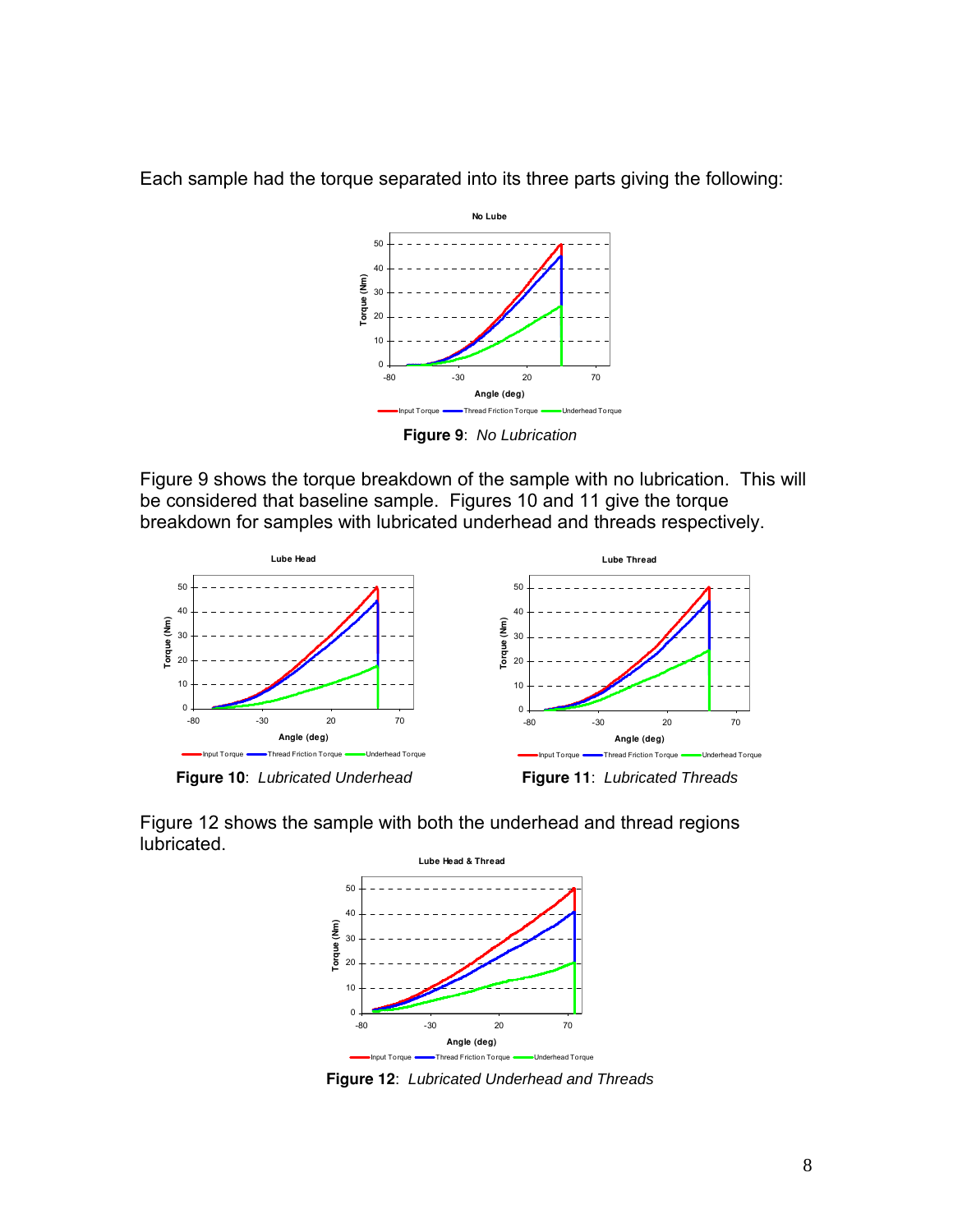Reviewing Figures 8-12 it can be seen that increasing the pitch torque by lowering the friction coefficients will cause an increase in clamp load.

| <b>Sample</b>                        | <b>Clamp Load</b> | <b>Pitch Torque</b> |
|--------------------------------------|-------------------|---------------------|
| N٥<br>Lubrication                    | 20752N            | $5.0$ Nm            |
| Lubricated<br>Underhead              | 24425N            | 5.8 Nm              |
| Lubricated<br>Threads                | 24235 N           | 5.7 Nm              |
| Lubricated<br>Underhead<br>& Threads | 38953N            | 9.2 Nm              |

**Table 1**: Example Data (Samples Tightened to 50 Nm)

# **Friction Coefficient Ranges**

It is important to note that for each coating/coating, material/material combination there is a range of values that define the frictional characteristics. These ranges are determined by calculating the ±3-sigma friction coefficient values from a particular lot of samples tested. Using the calculated standard deviation  $(n-1)$ formula) of the lot tested and assuming a normal distribution of results the  $\pm 3$ sigma friction values can be calculated using the following equations:

#### **Standard Deviation (**σ**)**

$$
\sigma = \sqrt{\frac{\sum (x - \overline{x})^2}{n-1}}
$$

- x: Data Value
- $\bar{x}$ : Mean of Data Values (average)
- *n*: Number of Samples

**Mean (x)**

$$
\overline{\mathbf{x}} = \frac{\sum \mathbf{x}}{n}
$$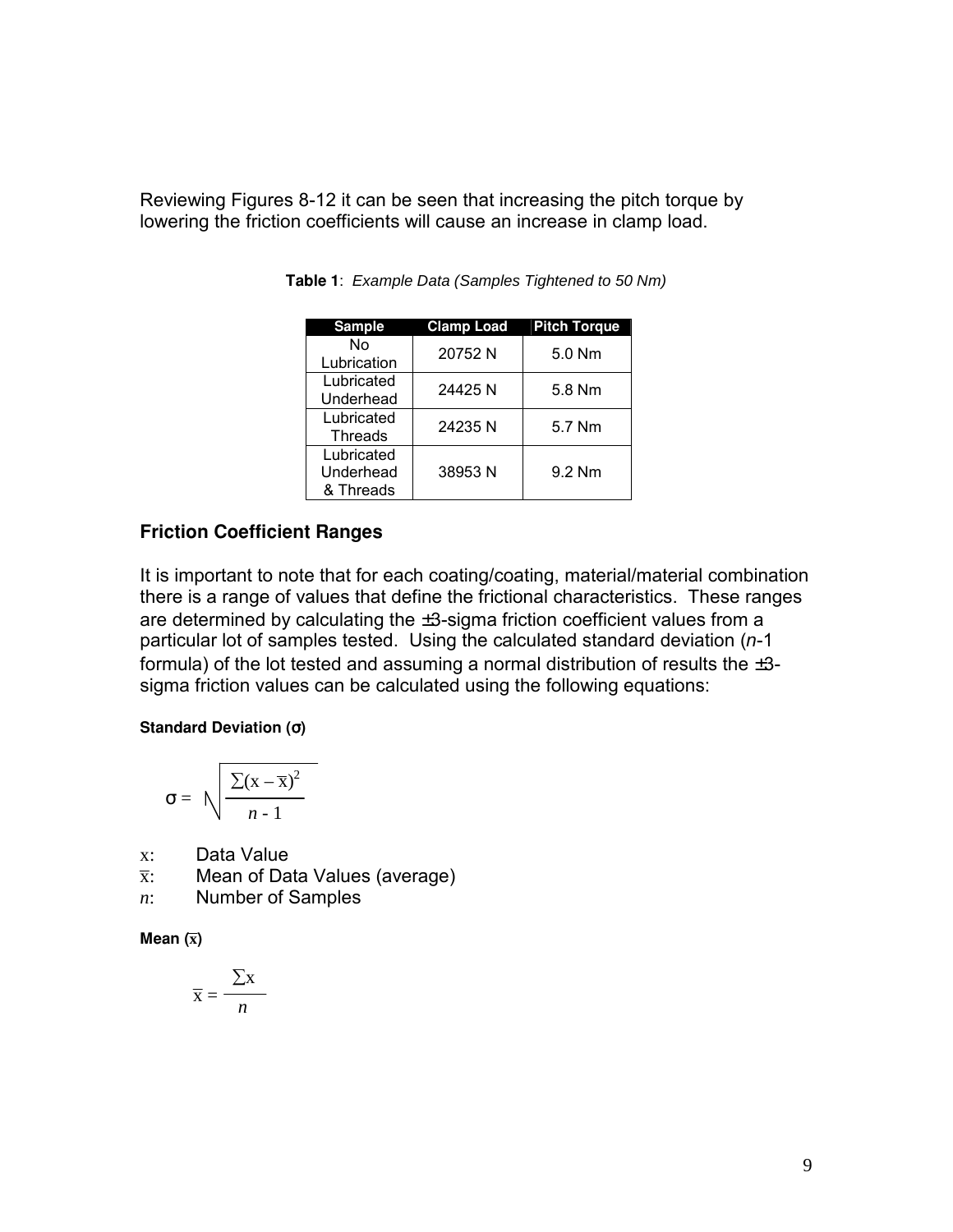±**3 Sigma Values (**±**3**σ**)**

$$
-3\sigma = \bar{x} - 3 * \sigma
$$

$$
+3\sigma = \bar{x} + 3 * \sigma
$$

Typically a test lot with 10-30 samples will be tested to determine the friction range. The  $\pm 3$ -sigma values estimate the range limits that the entire population will fall into based on the small number of samples tested. The model will allow for 99.73% of the population to fall within the limits. The following figure graphically describes a normal distribution with the calculated values.



**Figure 13**: Normal Distribution

**Note:** The larger the sample size the better the distribution model will be. The increase in the confidence of the model becomes negligible after 30 samples.

With geometric parameters assumed constant and using a highly capable tightening tool, the  $\pm 3$  sigma clamp load range at a given torque value will be directly proportional to the  $\pm 3$  sigma range in the friction coefficients (from the variances in the three torque factors).

Some friction ranges will be wider than others resulting in wider clamp load ranges at a given torque. The following two figures describe both a wide range and thin range of friction coefficients.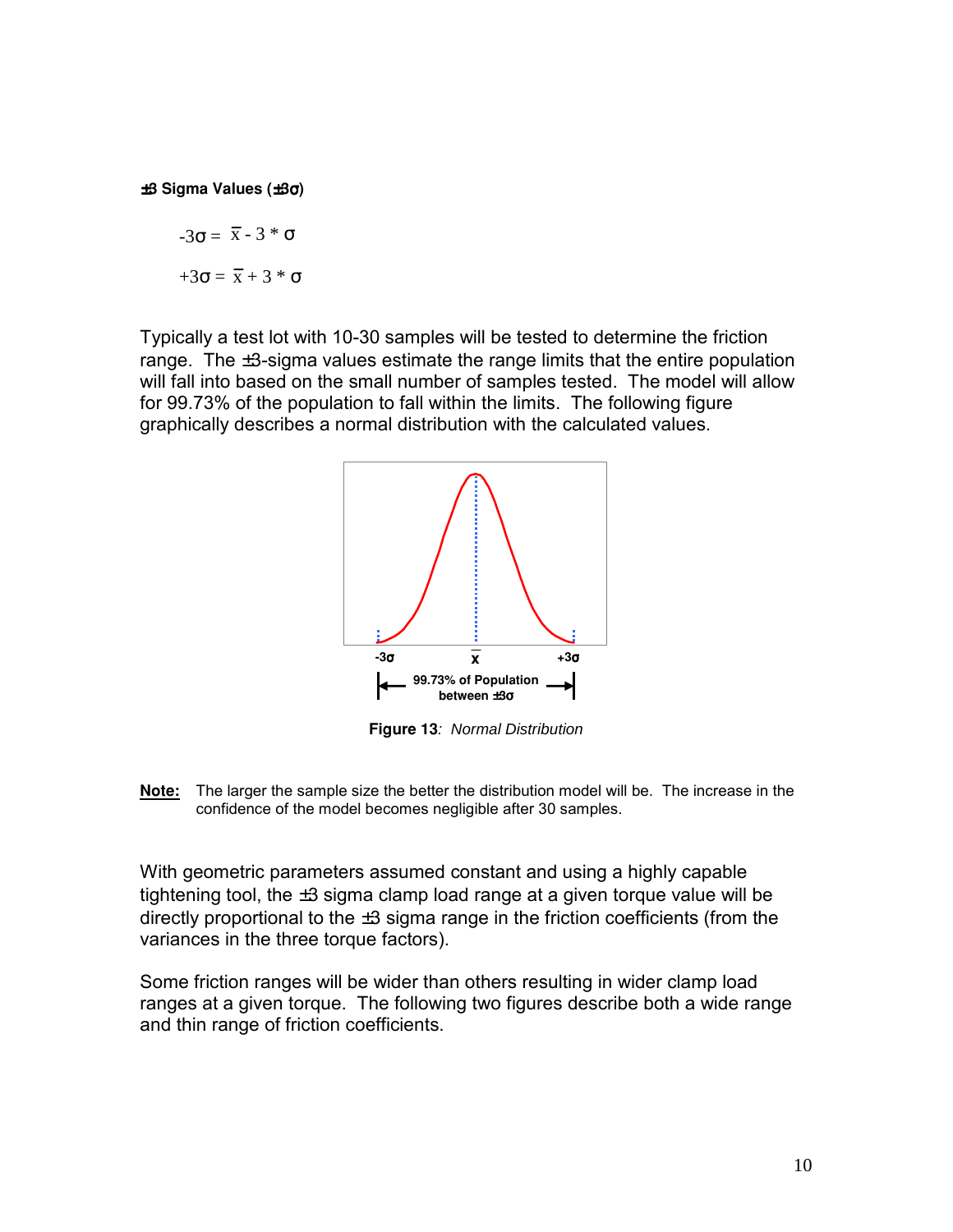

**Figure 14**: Wide Friction Range at Given Torque **Figure 15**: Thin Friction Range at Given Torque

The wider the friction coefficient range the wider the clamp load range will be at a given torque value. It is important to control the friction coefficient range in order to obtain a more consistent bolted joint.

# **Torque-Tension Testing**

Most torque-tension specifications will require tightening a specified bolt/nut/washer combination to a given clamp load value and returning a torque value. The nut and washer will typically have finish/plating, material, and dimensional requirements, while the bolt will have requirements for the material and dimensions. This reduces all of the variances in the joint to the bolt plating or coating.



**Figure 16**: Torque-Tension Test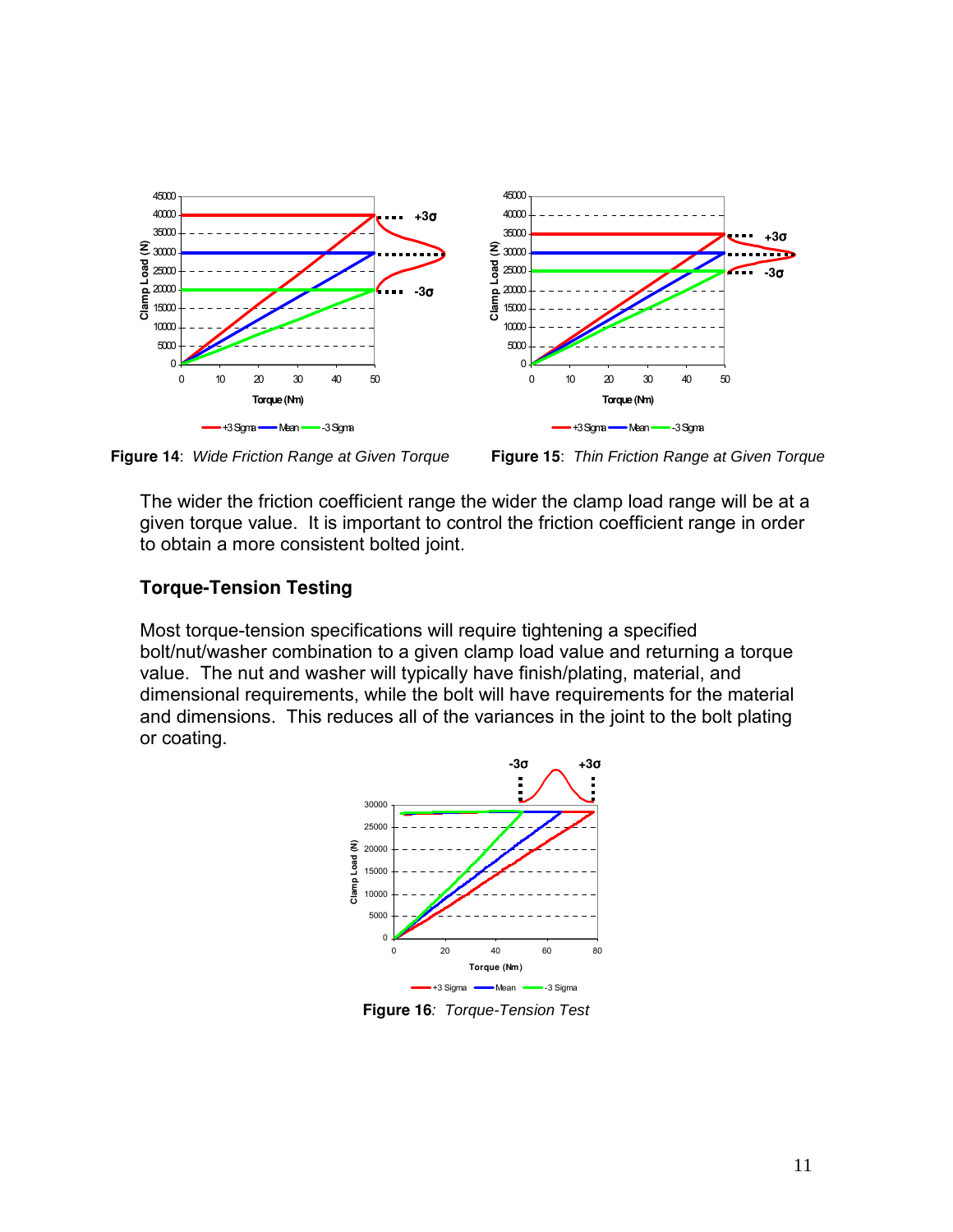Figure 16 shows the results of a sample lot being tested and returning the  $\pm 3$ sigma torque values at a specified tension value. The distribution will be compared to the specified acceptance distribution to determine torque-tension acceptance.

The coefficient of friction values can be calculated using the previously described equations along with the torque-tension data. The calculated data will be compared to the specified acceptance distribution data to determine coefficient of friction acceptance.

## **Conclusion**

Torque values are strictly based on the friction present in the bolted joint assembly. Variances in the friction will lead to variances in the amount of clamp load/tension attained at a specified torque value.

Friction variances that can affect the tightening of a bolted joint occur in the underhead/bearing area and in the threads. The friction variances are always a function of two materials or platings of the mating parts. Coefficient of frictions can never be given in terms of one material or plating.

Testing of platings/coatings is used to limit the amount of variance allowed in the friction coefficients against a specified material. This allows for the end user to have confidence that the plating/coating being used will have a consistent relationship between torque and tension.